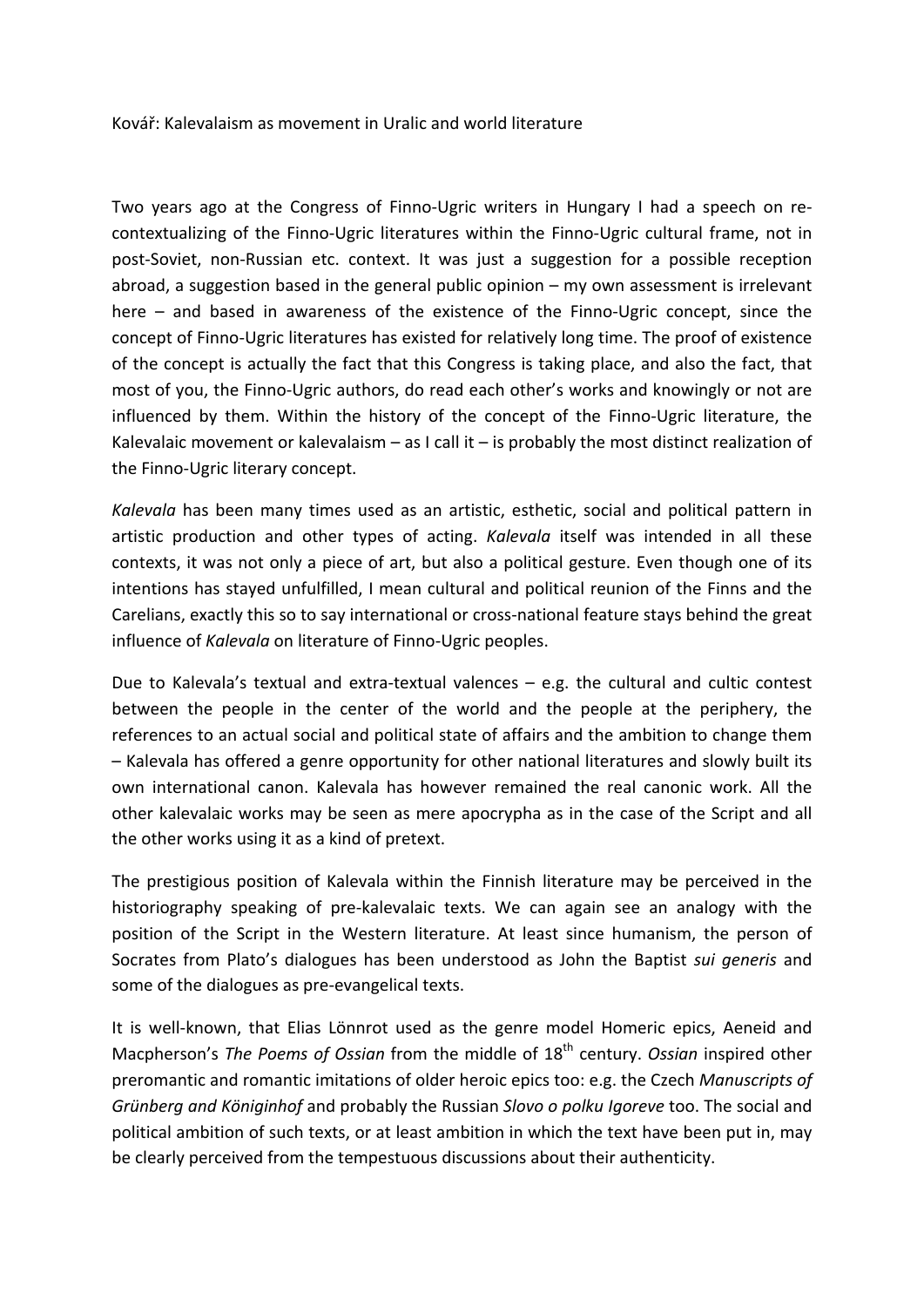The romantic pattern of Kalevala consists obviously of the effort to employ the complexity of folklore. In Kalevala and other followers of Ossian Iyrical parts may be found, further verses devoted to the theme of love and perception of natural phenomena. The core of the epic plot are in *Ossian* wars between Caledonians, Irish, Scandinavian invaders etc., in the Czech manuscripts battles between Czech tribes on one hand and also between Czechs, Saxons and Tatars, two symbolic enemies of the Slavonic world, on the other hand are portrayed. What makes *Kalevala* outstanding in the context of national epics of that time is the absence of concrete historical enemy threatening the people from the textual core, the people of Kalevala. The people of Pohjola, albeit in Finnish nationalist interpretation perceived as the Sami people, are not even threatening the people of Kalevala. They are opposing them, but in another way. People of Pohjola and people of Kalevala are a complementary pair. These need from Pohjola their women, those need from Kalevala knowledge and handicraft. Such a co-operation inspired Longfellow to write his Song of *Hiawatha* and continued also in British New Zealand's writer Alfred Domett's work Ranolf and Amohia from 1872. In these kalevalaic works the proposed cultural clash is solved by marriage and in *Hiawatha* the arrival of Europeans and Christianity doesn't even cause Hiawatha's rejection, which is in opposition to Väinämöinen's reaction to the birth of the Lord. Kalevala is in comparison to many other kalevalaic works ahistorical. The historicity comes only at the end by the birth of the Lord. I don't know however, what is the situation in the last known non-Uralic kalevalaic epic, that is the Vietnamese *Children of Mon and Man*.

The point of view of a conqueror, somebody who struggles with a stranger outside his homeland for the sake of a woman was used in the Sami writer Anders Fjellner's epic The *Son of the Sun's Courting in the Land of the Giants from the second half of 19<sup>th</sup> century. Also* in another Sami kalevalaic epic written by the South Sami author Erik Nilsson-Mankok in 1970s the main plot is an endeavor to win a woman's heart. Mankok wrote in the foreword to his *Epose*, published in the anthology *Aama gatterh*, following words: "Kalevala is the Finnish-Carelian epic. According to *Kalevala* I have adapted the tale *The Student and Niiles Bryngele*, which I heard from my godfather Neila." Strangely enough, there is scarcely any other feature common to both, the *Epose* and *Kalevala* – except the search for a woman. The poem is relatively short  $-$  about 62 stanzas. The plot has explicit historical, temporal and spatial frame – the middle of the  $17<sup>th</sup>$  century in Swedish Vilhelmina County. A national collective identity is rather fractured than constructed, since the Sami collective is very diversified and the main character is in fact immodest and he assaults on the symbol of the Saminess, the reindeer herders. All the actants of the plot are Sami, therefore the question, who are we and who are the others, is irrelevant here. I cannot decide even about the inspiration of Kalevala in term of the rhythm: for the Sami languages the natural metre is also trochee. In the *Epose*, the trochee is used, but the stanzas consist of five or six, not four feet like in Kalevala.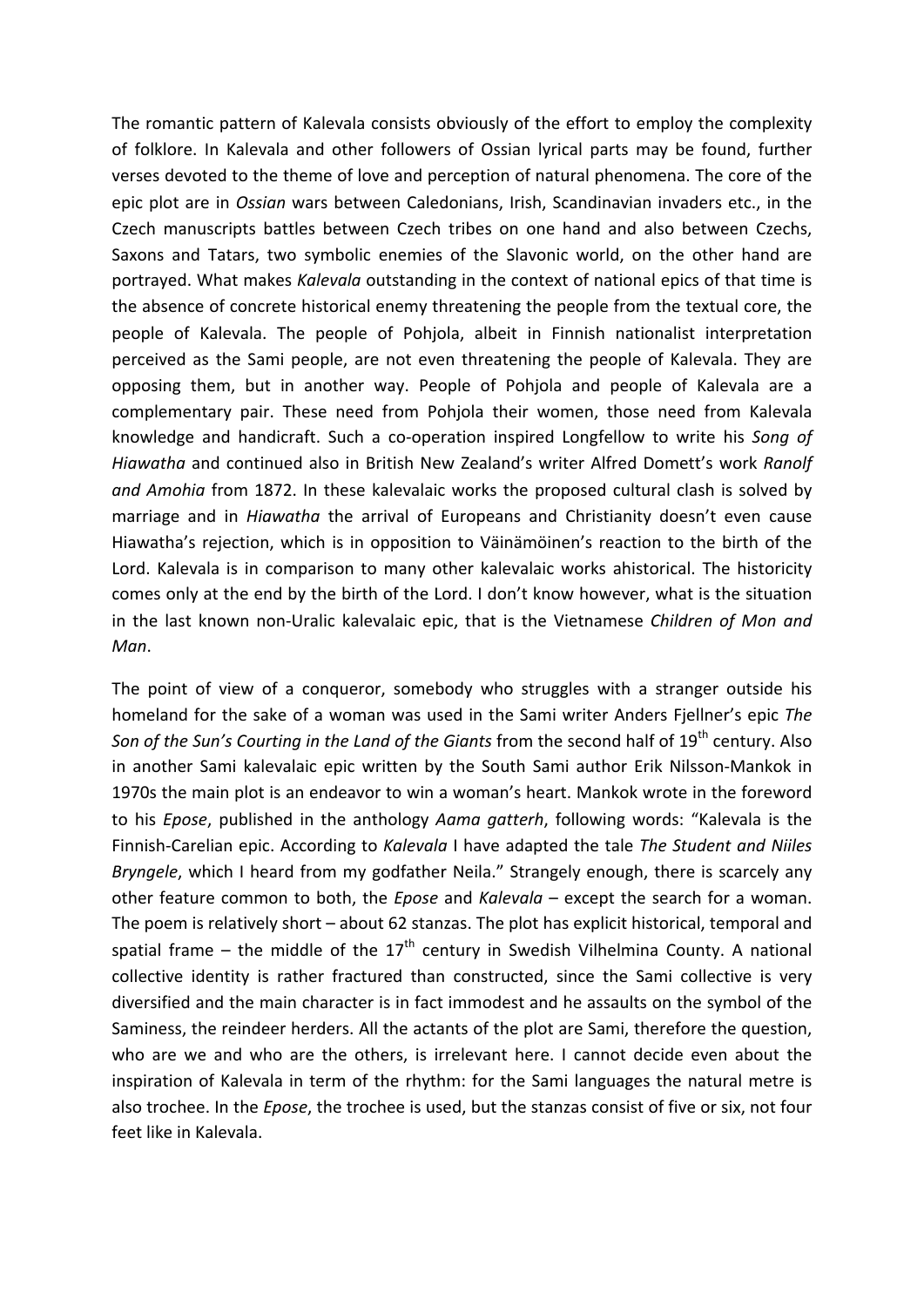It would be interesting to examine the problem of metre in other kalevalaic works. E.g Mikhail Khudyakov's Udmurt epic *Dorvyzhy*, originally written in Russian is in kalevalaic eight syllabic trochee too, but in the Udmurt translation the final foot of the trochee is reduced and the stanzas have only seven syllables. It is hard to say, what has been the motivation for such change in the rhythm. In translations of Finno-Ugric epics written originally in Russian I would expect rather a kind of "kalevalaization" of the rhythm as a reference to the specific Finno-Ugric prestigious genre and its strategic potential in terms of nation and national literary canon construction.

The nation construction role of the genre has been expressed on the level of language standardization, by creating one national cultural language and bridging idioms, and on the level of the plot, by answering the question who we are and who we are not. Therefore the plot is mostly built upon a struggle with "the others" that brings the negative definition of who we are. Sometimes the plot has been set in historical, sometimes in ahistorical frame like in Kalevala. In most of the kalevalaic epics of the eastern Finno-Ugric peoples, the others are Russians (sometimes Tatars). Interesting enough is the case of Pet Pershut's Mari poem *Kytky syan* from 1937, an epic depicting the quest for a kidnaped bride of an ant. It might be linked to the Homeric epic of *Batrachomyomachia* / *The battle of frogs and mice*, however in the Homeric pattern, there is not the theme of otherness, since the perspective of the frogs and the mice is in the narrative equal. In my opinion in *Kytky syan* the theme is the erosive effect of outsiders on the traditional Komi society and thus it carries a nation constructing purpose too.

In terms of the nation construction strategy of the epic, most significant is the appearance of women writers during the  $20<sup>th</sup>$  and  $21<sup>st</sup>$  centuries. Writers like Anne Vabarna, the author of Setu epic *Peko*, Nina Zaitseva, the author of Vepsian epic *Virantanaz* and Mirja Kemppinen, the author of Ingrian epic *Liekku* have introduced a female element to the Finno-Ugric national epics. The female element doesn't stand in opposition to the masculine element, but is complementary to it. This is in fact a strategy to complete the compact national picture. In Peko, Virantanaz and to smaller extent also in *Liekku*, the focus lays on the women's destiny in the myth of creation of a nation. The main characters are actually women: mothers, wives, daughters, daughters-in-law. The stories are told from their perspective.

Actually the closer to Finland and the further in time the epics have arose, the more they differ from Kalevala. However, Mirja Kemppinen's *Liekku* from 2013 is surprisingly very close to the kalevalaic pattern in many ways, starting with mythological, cosmogonic verses or relying on collections from 19<sup>th</sup> century. Compared to Kalevala *Liekku* has probably a little bit more stress in the woman's destiny and the wars are not described from the heroic point of view. Interesting point is the struggle with Estonian magicians, i.e. the magicians from the South/South-West, that is in opposition to the common Nordic axiology of the Northern cardinal direction bearing the negative magic value. We may compare this not only to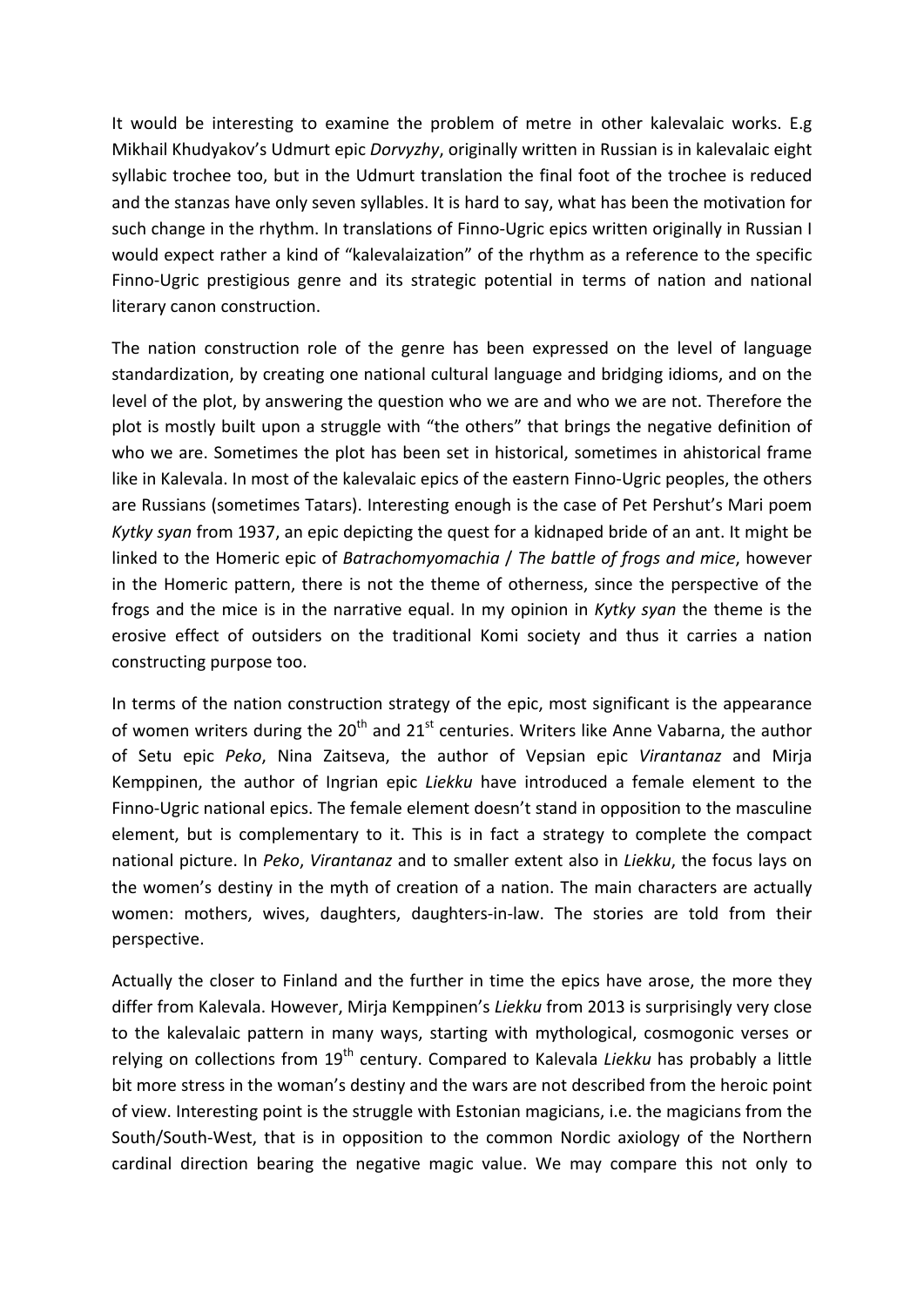Kalevala and its struggle with Pohjola and to Kalevipoeg and his struggle with Finland, but also to the value of Nilfheim or Ginnungagap in the Old Norse mythology.

An axiological perspective complementary to Kalevala from the masculine point of view may be found in Bengt Pohjanen's historical novel from 2013 The Realm of Faravid with the toponymical subtitle *Kvenland* referring to the toponymical title of *Kalevala*. Pohjanen identifies kalevalaic Pohjola with the homeland of North Scandinavian Finnic people and attempts to switch the north-south oriented axiology of Kalevala for the sake of creating the Golden Age of Kvens and founding their collective identity. Already the prosaic form of the text reveals the redirection from the Homeric inspiration of Kalevala to the Biblical one. The old new king of Kvenland has to bring his people to the Promised Land. Also the ethnic essentialism, typical for the genre of national epic, is softened in the text. Kvens, their history and histories are result of mixture of different nations and their traditions. This is also mentioned in the preface to the book.

Prefaces or other paratexts, primary narratives directly linked to the implied author are important signals within the genre of national epic. They don't bring only the instruction for interpretation, and information about folklore sources of the text, but implicitly also reveal particular genre inspiration going back to the classical literature, first stanzas of the *Iliad*: "Sing, O goddess, the anger of Achilles son of Peleus..." and of Vergil's Aeneid: "I sing of arms and the man, he who, exiled by fate... Muse, tell me the cause: how was she offended in her divinity." Even though in Kalevala there is not similar addressing of a Muse or a Goddess, other sources of inspiration are mentioned: the cultural tradition and also the cultural landscape and natural phenomena like frost. Thus Kalevala as the pretext may be identified mainly at the beginning of the kalevalaic texts. In *Biarmija* by Kallistrat Zhakov, the first stanzas start with questions about the origin of songs: "Where are you, the purple of songs, Izumrud of ancient tales?" "Kde ty, kde ty, purpur pesen, / Izumrud skazanij drevnikh?" It is the primary perspective of the narrator, the collector of already existing songs, that is in common of most of the kalevalaic epics. Similarly is the position of the narrator to the implied audience and the folk background of his songs expressed in Vasili Radayev's *Siyazhar* and *Tyushtya*. In *Siyazhar*, there is an epigraph taken from a Mordvin folksong implying the narrator's role: "What songs shall we sing / what tales shall we tell?" In *Tyushtya* the role of the narrator is expressed as the one, who remembers the nation's history and who is going to teach it to those, who have forgotten it. The kalevalaic essential relationship between the landscape and the people living there as the source of folklore tales is present also in Khudyakov's Dorvyzhy: "In the country with swift rivers / where is the blue river Tchepca / where are bears in woods / where bold courageous people live / there these songs have arose / these ancient legends / these glorious tales." "V tom kraju, gde reki bystry / Gde reka Tchepca sineet / Gde v lesakh zhivut medvedi / gde otvazhno smely ljudi / tam voznikali eti pesni / eti drevnie legendy / eti slavnye skazanja." The intention of such metalyrical texts is obvious. They construct the link between the country, the people and